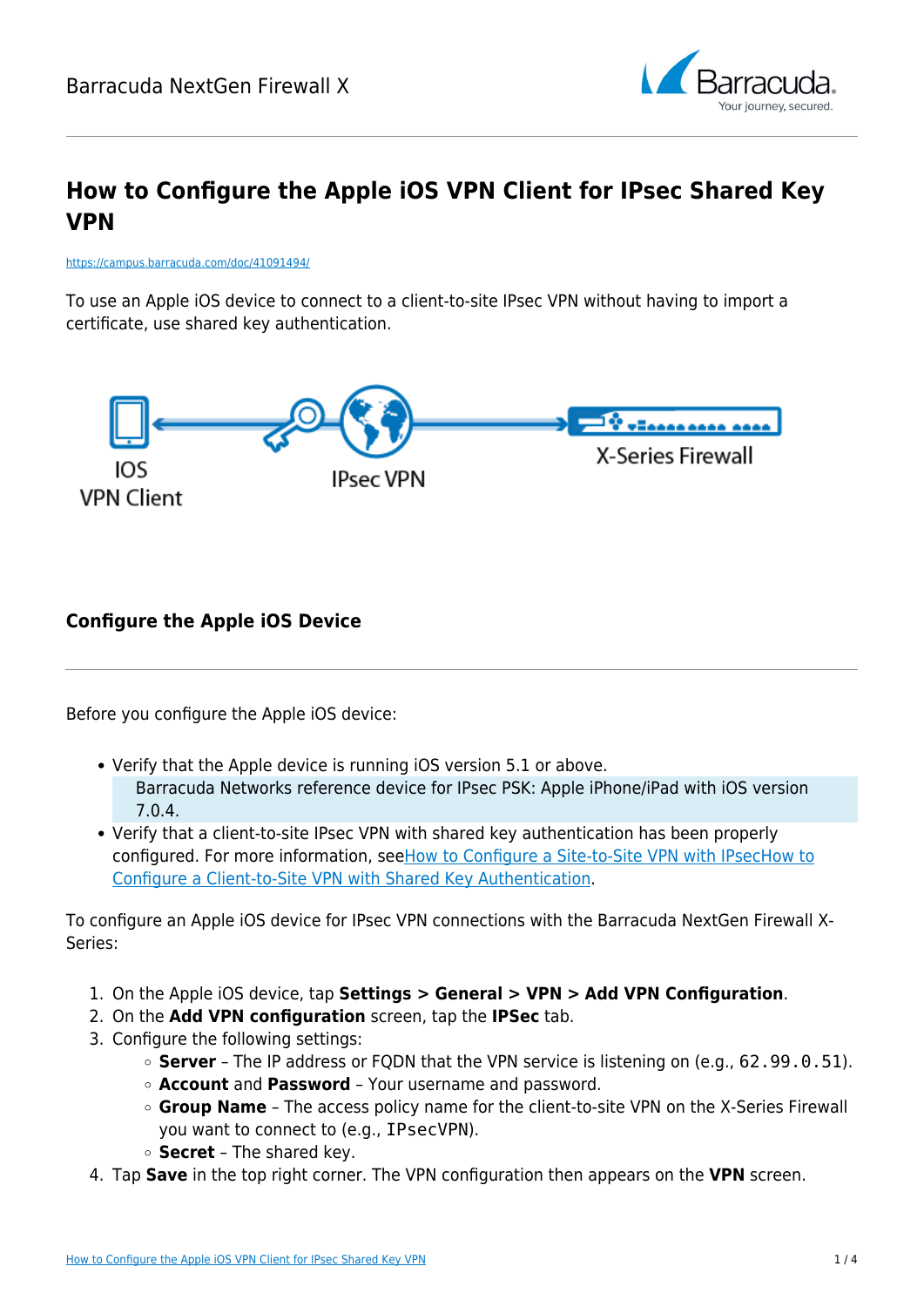

| allA1 3G<br><b>Cancel</b>  | 01:39<br><b>Add Configuration</b><br><b>Save</b> |
|----------------------------|--------------------------------------------------|
|                            | almlı<br>CISCO                                   |
|                            | <b>Description</b> Barracuda Firewall VPN        |
| <b>Server</b>              | 62.99.0.51                                       |
| Account                    | username                                         |
| Password                   |                                                  |
| Use Certificate<br>OFF     |                                                  |
| <b>Group Name IPsecVPN</b> |                                                  |
| <b>Secret</b>              |                                                  |
|                            |                                                  |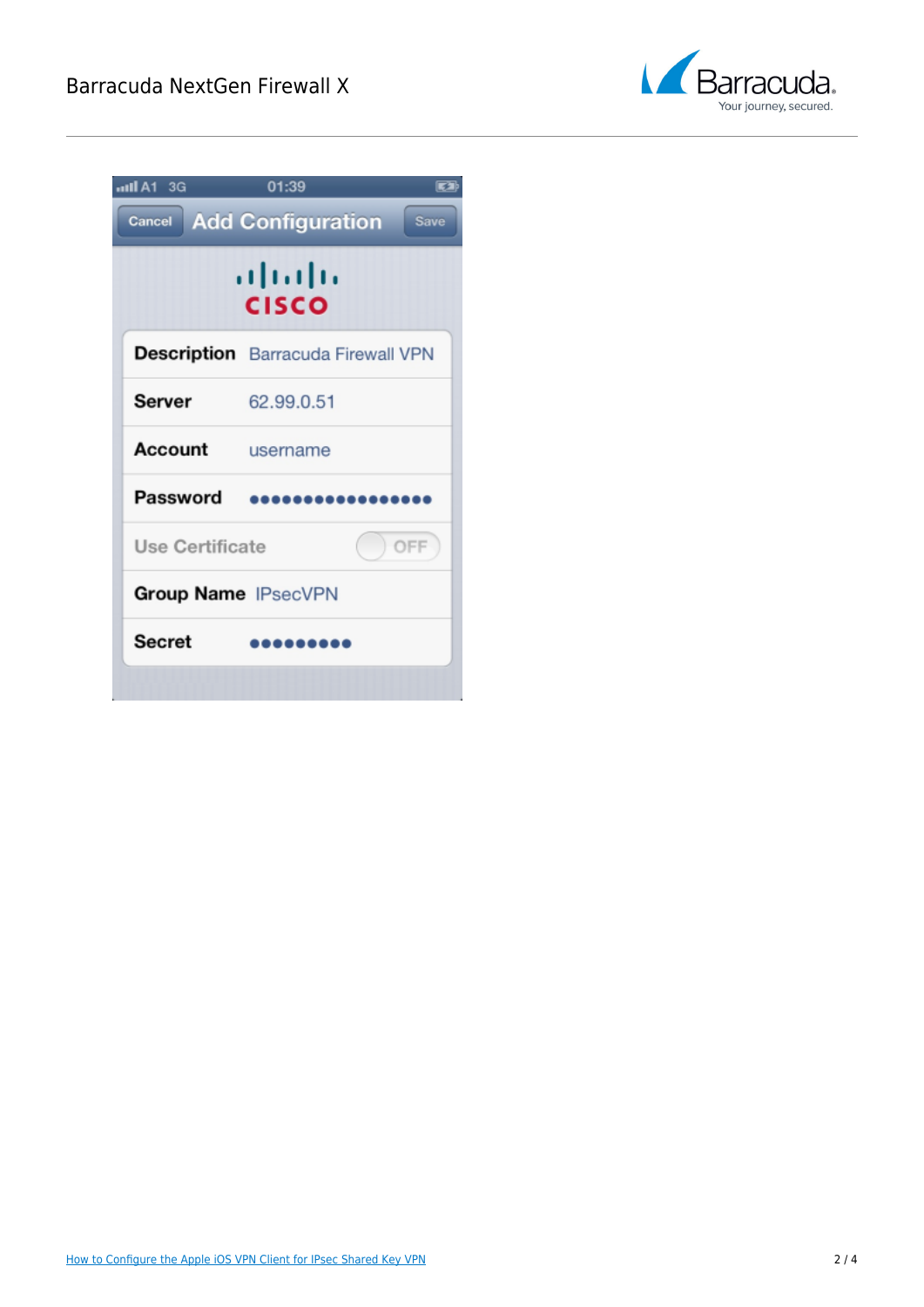

| aul A1 3G  | 01:39                         |     |
|------------|-------------------------------|-----|
| General    | <b>VPN</b>                    |     |
| <b>VPN</b> |                               | OFF |
|            | Choose a Configuration        |     |
| Custom     | <b>Barracuda Firewall VPN</b> |     |
|            | <b>Add VPN Configuration</b>  |     |
|            |                               |     |
|            |                               |     |
|            |                               |     |
|            |                               |     |
|            |                               |     |
|            |                               |     |

### **Connect to the VPN with the Apple iOS Device**

After configuring the Apple device, you can connect to the IPsec VPN.

On your Apple iOS device, tap **Settings** and then turn on **VPN**. After a few seconds, the VPN icon appears in the status bar to indicate that the connection is successful.

Establishing VPN through NAT can be problematic. If you experience connection losses, increase the UDP timeout on the NAT'd device. For example, the iPhone sends keepalive packets every 60 seconds. To increase the UDP timeout for the iPhone, enter any value over 60 seconds.

Unfortunately, many cell phone providers use NAT to connect mobile devices to the Internet. Contact your cell phone provider support for help.